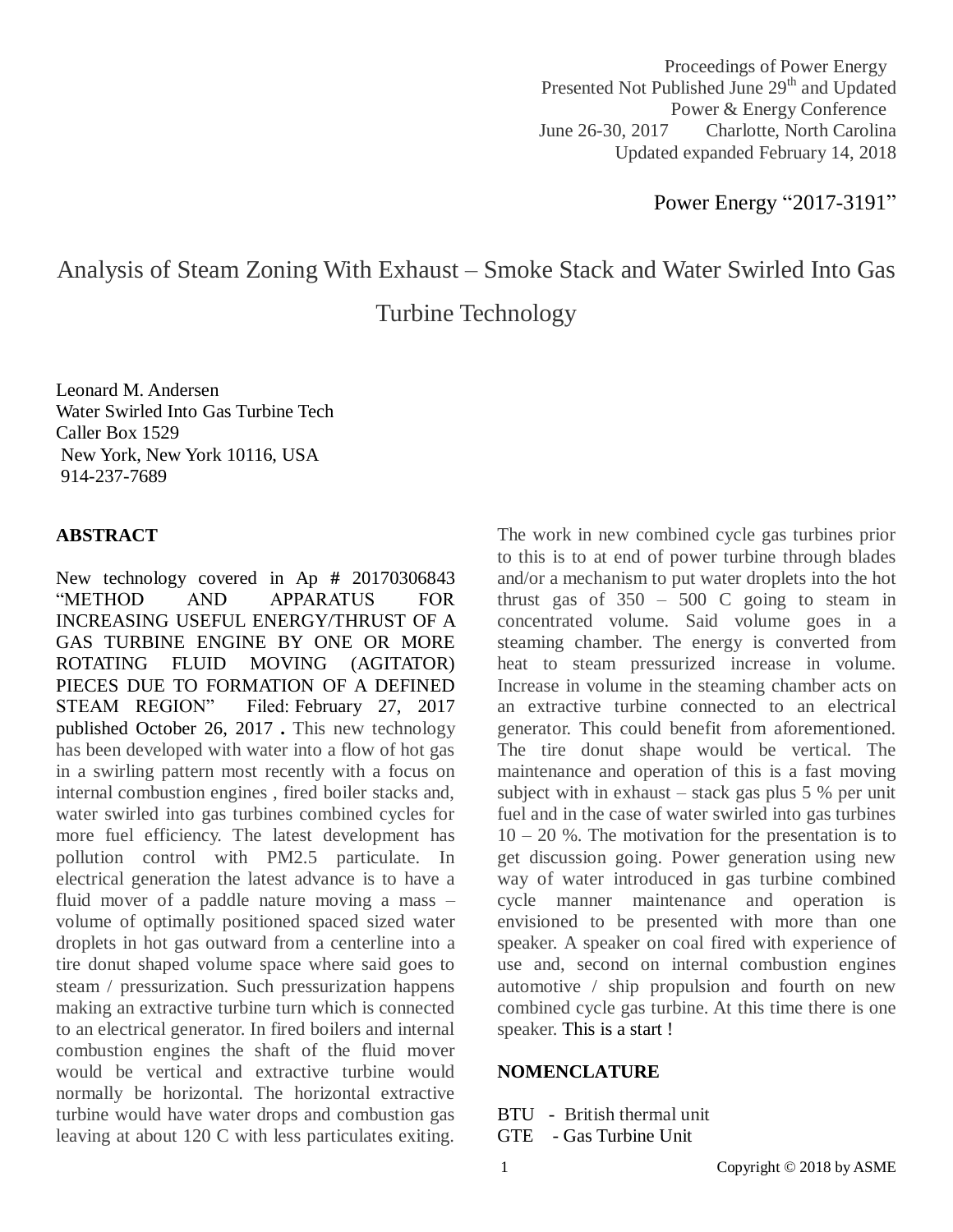- Meg Million Watt
- Mock **Mock** At sea level, **mock** 1 is 761 mph
- Mph Miles per hour
- MW Megawatt (MW) =  $1,000$  kilowatts
- Rpm Revolutions per minute
- $\pi$  3.14159

KEYWORDS – Combustion Engineers , Electrical Power Generation , pollution , CCGT, Combined Cycle Gas Turbine, Fuel Efficiency, Aircraft Propulsion, Extractive Turbine, Electrical Generation, Natural Gas, Thrust Enhancement, Internal Combustion Engines, Boilers, Water

#### **ACKNOWLEDGMENTS**

Edward J. Ellis | Leason Ellis – Patent Attorney 914.821.9071 ellis@leasonellis.com One Barker Avenue, Fifth Floor White Plains, New York 10601-1526

Ones Sharing Knowledge With me at ASME ( [www.asme.org](http://www.asme.org/) ) and WPC "World Petroleum Congress" ( [www.world-petroleum.org](http://www.world-petroleum.org/) [www.22wpc.com](http://www.22wpc.com/) ) events and at [www.asme.org](http://www.asme.org/) online inter-activeness etc. *.*

#### **REFERENCES**

**United States Patents 8,671,696 , 9,376,933 and one pending Ap # 20170306843 "METHOD AND APPARATUS FOR INCREASING USEFUL ENERGY/THRUST OF A GAS TURBINE ENGINE BY ONE OR MORE ROTATING FLUID MOVING (AGITATOR) PIECES DUE TO FORMATION OF A DEFINED STEAM REGION" Filed: February 27, 2017 published October 26, 2017 Len Andersen**

Gas Turbine Engineering Handbook Author(s): Meherwan P. Boyce 2011

#### **INTRODUCTION**

The presenter started career with a coal fired air pollution project. At that time a third of a power plant cost was scrubber and resulting sludge cost. The follow up is a system presented. Move to sides the hot gas at a higher than current off boiler tubes (  $\sim$  200 C) and have an optimally water droplets in hot gas mass moved from center into a steam zone – space of donut / tire shape. Go to steam and move an extractive turbine connected to an electrical generator. A parallel is envisioned would be for internal combustion engines.

The area of gas turbines is more addressed with many issues resolved. The concern we have is having such happen more cost effectively. My presentation is an answer that has been there since the beginning; add water without wear on the internals of the machine. The way this is done covered in three patents of mine. In total it is the get the benefit in thrust per unit fuel as with water being ingested into compressor and/or water injected into combustor of a gas turbine engine.

**WATER INGESTION EFFECTS ON GAS TURBINE ENGINE PERFORMANCE gives a water droplet to steam volume increase which has a boost of performance per unit fuel. Note following** Figure I - Len Andersen's new patent AP plus 5% is what I been told for internal combustion engines exhaust , fired boilers flue gas and water swirled into gas turbines etc.. "METHOD AND APPARATUS FOR INCREASING USEFUL ENERGY/THRUST OF A GAS TURBINE ENGINE BY ONE OR MORE ROTATING FLUID MOVING (AGITATOR) PIECES DUE TO FORMATION OF A DEFINED STEAM REGION". **Figures One "Gas Turbine with Rain Ingestion Sectioned" , Figure Two "Three Sections of Gas Turbine with Rain ( precipitation ) Drops to Stream Thrust Enhancement Len Andersen www.gasturnbineandersen.com Power Energy 2017-3191" , Figure Three "The Water Swirled Into Gas Turbine Engine Shown Indicating the Shifted of Rapid Near Instantaneous Water**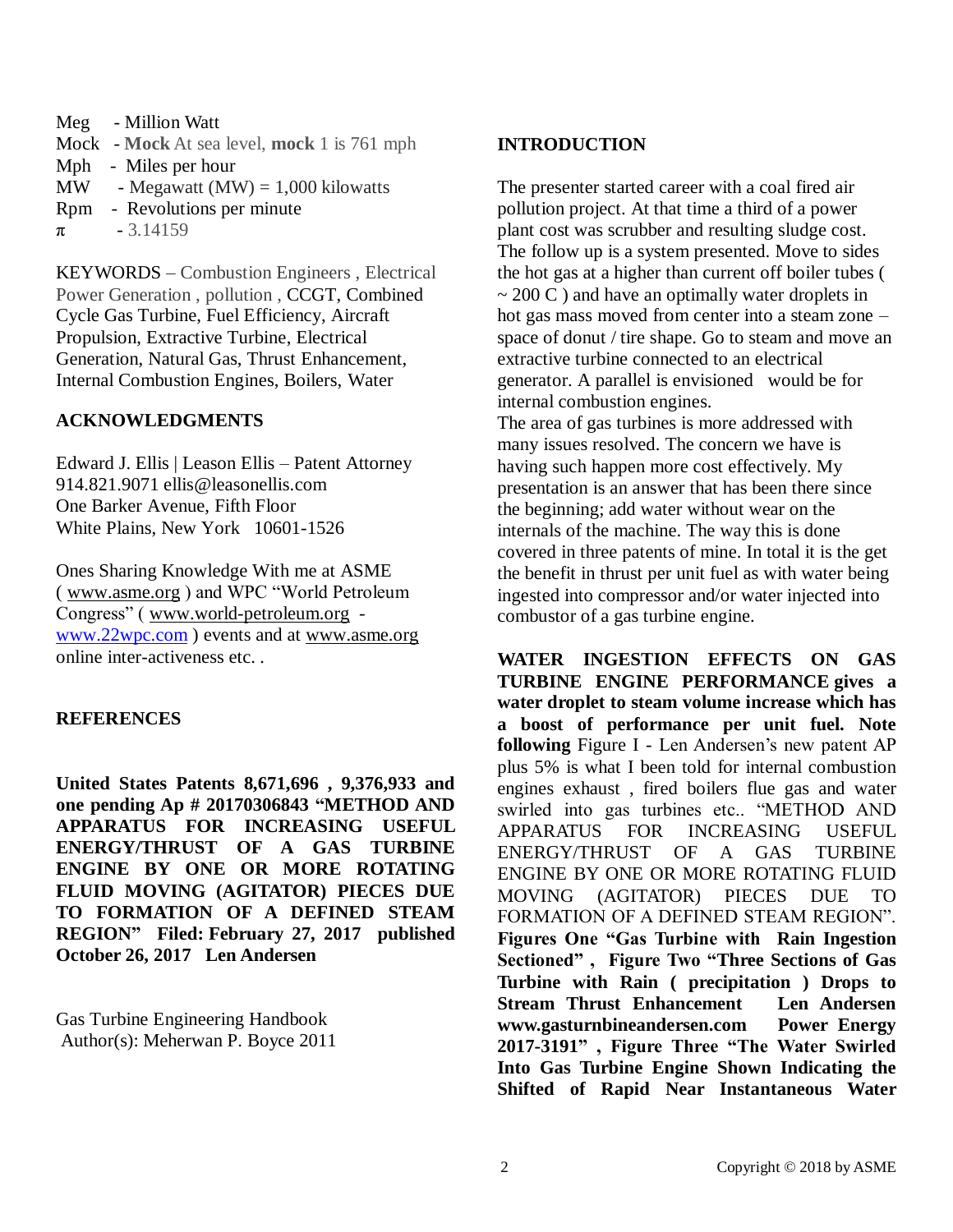**Droplet to Steam Formation from Combustion Section to After Turbine Section" and Figure Four "Combines Gas Turbine Issued Patents Sketch of a Steam Expansion Chamber [www.gasturbineandersen.com"](http://www.gasturbineandersen.com/) and "Figure Five – New Tech Hot Gas To Electricity". All Figures are at end of the Paper.** Such done in steady state not eroding compressor blades , turbine blades and/or stators.

The way in which this is achieved is one or more of the following 1. Put water and/or volatile through the main shaft of a gas turbine and flow water of from turbine blades / end of main shaft. 2. And/or said liquid flowing out of a "stator" hitting "pins" rotating on the main shaft creating small droplets. 3. Beyond main shaft a rotating unit that is powered by thrust gas flow or other way with said

liquid flowing through it and out of through flow points.

What has been told me is very positive. First thermodynamic analysis is ANNEX A. My analysis follows !

## ANALYSIS

My background is an engineer who has had an electrical generation focus interviewing for jobs in field , hearing presentation about and having operational etc. with diesel generators. This is a New Tech Combined Cycle Gas Turbines (CCGT) technology. My focus will be analyze / explain the technology and in the electrical power grid context explore fits, factors and extrapolations. Made presentation of my technology to a large gas turbine manufacturer and got where is the analysis on claims of heard by me of

1. Twelve % gas , fourteen % liquid up in fuel to electricity or mechanical energy output compared to combined cycle now in use !

2. Low capital cost combined cycle units, smaller and in greater numbers.

3. The efficiency of gas turbine electrical generator units 1 to 400 MW is nearly the same which would

greatly reduce electrical distribution losses. Much lower startup shut down cost !

Before latest Patent Pending ! The analysis of the aforementioned is not easily done and has commercial interest. Note end of paper resume ANNEX B. As an engineer member of IGTI with plus twenty years experience having since June 2009 focused on gas turbine combined cycle I left quietly with, "I will get back to you!". What is Water Swirled Into Gas Turbine Technology ? It is New Combine Cycle US Patents 8,671,696 & 9,376,933 & Ap # 20170306843 **"METHOD AND APPARATUS FOR INCREASING USEFUL ENERGY/THRUST OF A GAS TURBINE ENGINE BY ONE OR MORE ROTATING FLUID MOVING (AGITATOR) PIECES DUE TO FORMATION OF A DEFINED STEAM REGION" Filed: February 27, 2017 published October 26, 2017** !

The Technology is to have water droplets into the hot end part of the gas turbine with the droplets of water traveling in a curved pattern after the combustion section.

In total it is the get the benefit in thrust per unit fuel as with rain ( precipitation ) being ingested into compressor and/or water injected into combustor of a gas turbine engine. Such done in steady state not eroding compressor blades , turbine blades and/or stators.

The way in which this is achieved is one or more of the following

1. Put water and/or volatile through the main shaft of a gas turbine and flow water of from turbine blades / end of main shaft.

2. And/or said liquid flowing out of a "stator" hitting "pins" rotating on the main shaft creating small droplets.

3. Beyond main shaft a rotating unit that is powered by thrust gas flow or other way with said liquid flowing through it and out of through flow points.

#### THERMODYNAMIC ANALYSIS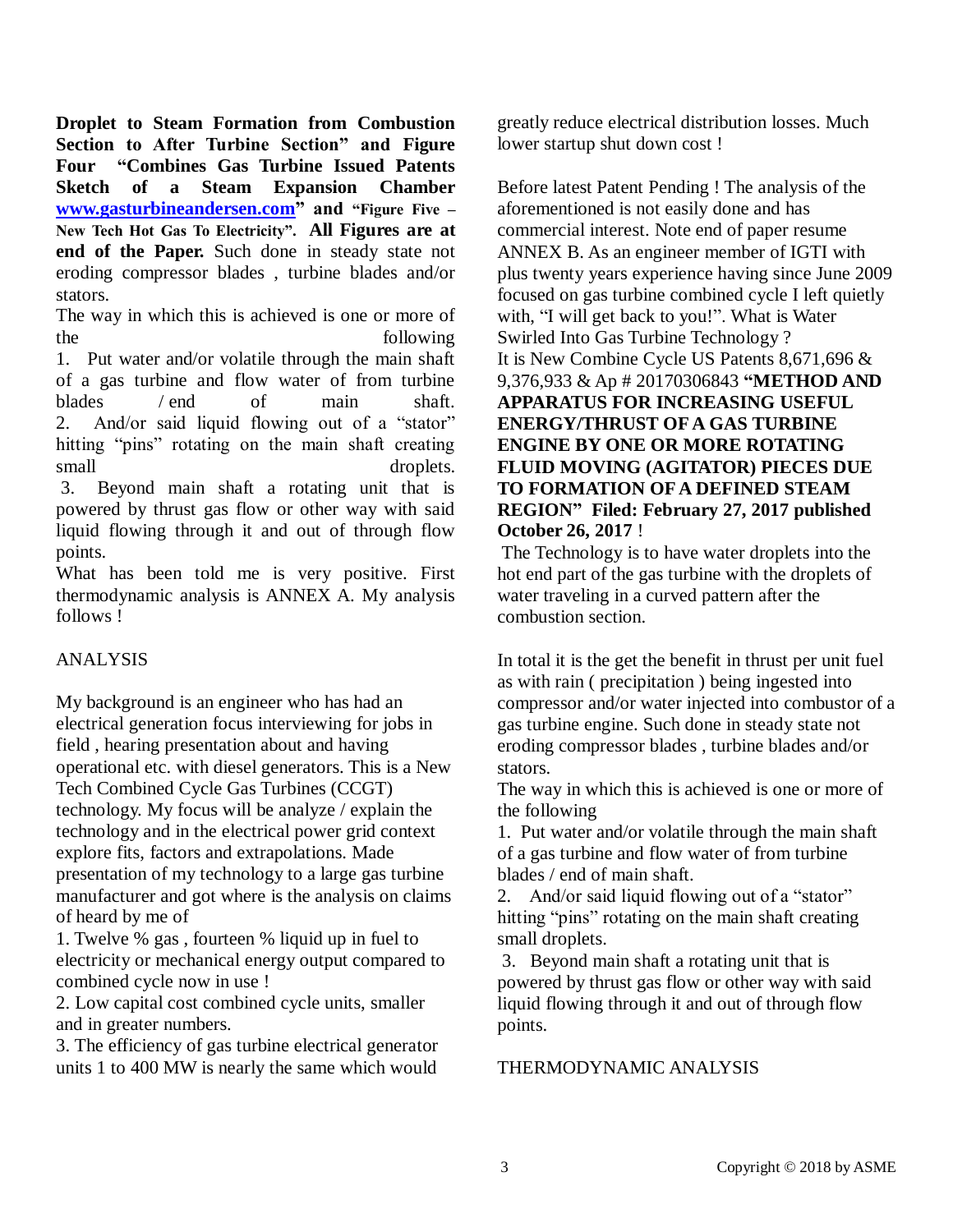First thermodynamic analysis is to determine if said water introduced into a gas turbine after the combustor in the turbine and/or end of turbine and/or in the nozzle or connector to extractive turbine "section" yields more thrust energy – electrical energy per unit fuel. Said preliminary analysis is positive and ANNEX A. It says water to steam would increase thrust. There is noted in a Gas Turbine Handbook the adding of water offshore as spray to the connector between the turbine and the extractive turbine is beneficial.

#### A - SIZE OF DROPS

The second analysis is mechanical – fluid dynamics of water flow as described in patent.

#### *A. Size of drops -*

- 1. Size of Water Droplets Created by Nozzle Parameters &/or Impingement Design Detail &/or rotational design
	- a.

[http://www.efm.leeds.ac.uk/CIVE/FluidsLevel1/](http://hostingemail.xo.com/hwebmail/services/go.php?url=http%3A%2F%2Fwww.efm.leeds.ac.uk%2FCIVE%2FFluidsLevel1%2FUnit03%2FT6.html) [Unit03/T6.html](http://hostingemail.xo.com/hwebmail/services/go.php?url=http%3A%2F%2Fwww.efm.leeds.ac.uk%2FCIVE%2FFluidsLevel1%2FUnit03%2FT6.html) - An Introduction To Fluid Mechanics : CIVE1400 SCHOOL OF CIVIL ENGINEERING Leeds University UK Pelton wheel blade

#### **Application of the Momentum Equation**

In this section we will consider the following examples:

- 1. Force due to the flow of fluid round a pipe bend.
- 2. Force on a nozzle at the outlet of a pipe.
- 3. Impact of a jet on a plane surface.
- 4. Force due to flow round a curved vane.
- 5. A curved vane on a Pelton wheel turbine. "The above analysis of impact of jets on

vanes can be extended and applied to analysis of pins of US Patent 9,376,933 "

6. Impact of a jet on an angled plane surface

Papers ANNEX C - Size of Droplets Etc.

#### B. SPACING OF DROPLETS

#### *Spacing of droplets – Evenly spaced across the cross section is a design issue*

#### C – INTERACTIVENESS OF VAPORIZATION / TEMPERATURE GAS – LIQUID / COOLING OF MASS / TURBULENCE

Pertaining to Inter-activeness of vaporization visa vi temperature gas - liquid visa vi cooling of mass visa vi turbulence

Found International Journal of Heat and Mass Transfer. April 2016, Experimental investigation of consecutive water droplets falling down through high-temperature gas zone Authors R.S. Volkov, G.V. Kuznetsov, J.C. Legros, P.A. Strizhak saying exploding water droplet with 830 degrees Celsius.

Friend asked where is a start point beyond add heat gets steam analysis of water swirled into gas turbine technology ! Approximation of Water Droplets Speed With Get Turbine ( Jet Engine ) J47 36000 Produced 1949 to 1956 8000 RPM Speed of Drop = ( Rotational Rate RPM )  $(\pi D)$  = X

Part of assembly with main shaft centerlines line of rotation around O.5 foot from said centerline droplet origination

 $X = (8000) (3.14) (1.0)$ 

 $X = 25120$  feet / minute

Droplet Speed Out of nozzle  $=$  (25120 feet / minute  $\rightarrow$  × (60 minutes / hour ) ÷ 5280 feet

Droplet Speed Out of nozzle  $=\sim 280$  mph (miles per hour )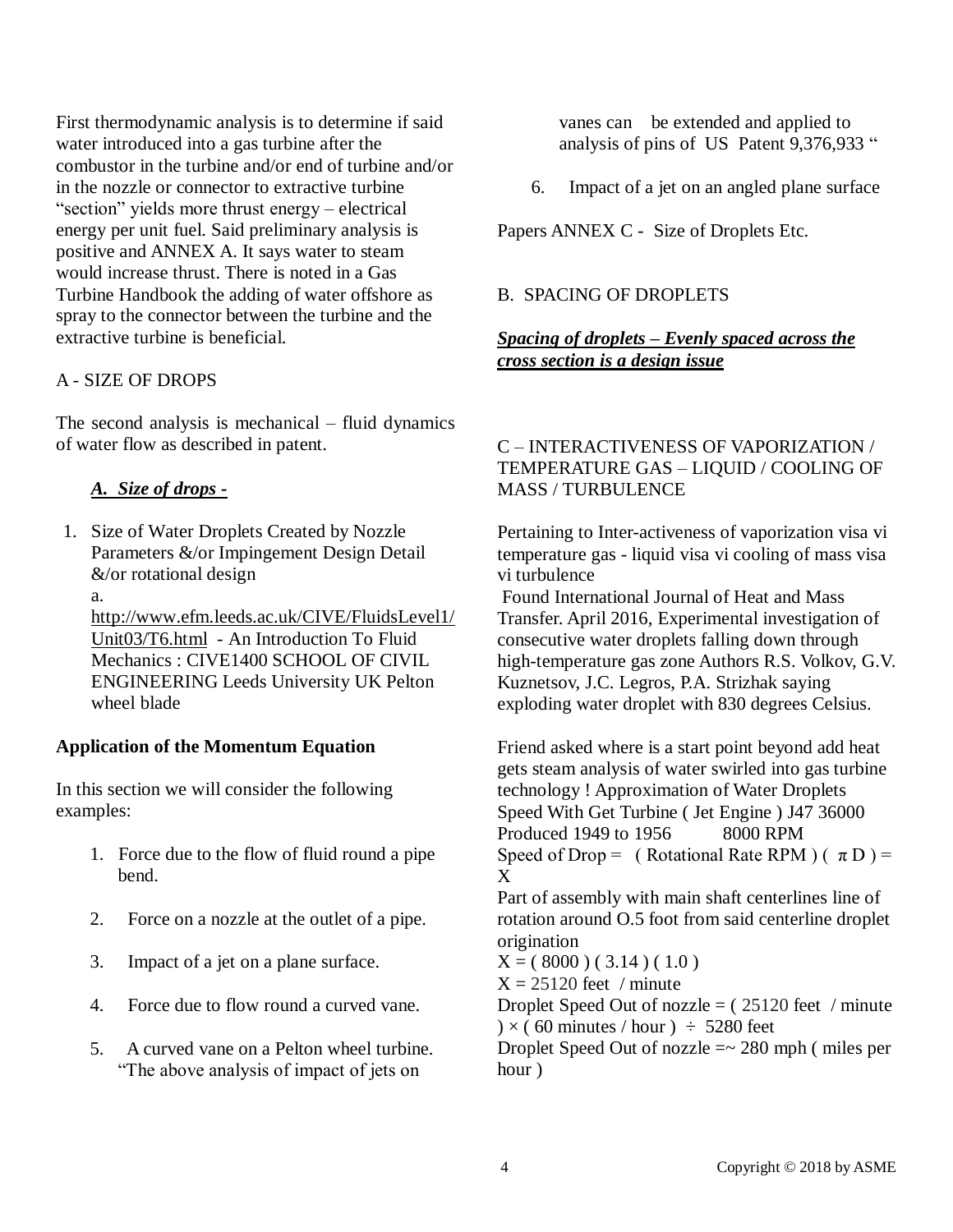Droplet Speed As A Point On A Turbine Blade Six Inches from centerline of main shaft Thrust gas at  $1.3$  mock =1100 mph My view of start point is water droplet(s) circular motion around main shaft at  $\sim$ 280 mph with mock one point three thrust gas parallel to main shaft temperature from 600–910 degrees Celsius to 150 steaming phenomena ! In larger electrical power units ( Siemens SGT – 500 / 19.1 MW Exhaust 370 degrees Celsius.

 The technology is to put water in droplet form into the hot end of the gas turbine. The "plumbing etc." of water to droplet form is covered in three patents as concept. The design details lend themselves to models and/or experimentation. The experimentation could be

- 1. Buying or Designing / Manufacture Rotary Spray Nozzle and installing at the hot end of a gas turbine engine.
- 2. Operate and take the data.
- 3. Analyze the data and design better equipment!

Alternatively or as parallel effort hand calculation or model. From there finite element analysis with factors of Size of Water Droplets Created by Nozzle Parameters &/or Impingement Design Detail &/or rotational design, Spacing of droplets, Interactiveness of vaporization visa vi temperature gas liquid visa vi cooling of mass visa vi turbulence, etc. Work in progress !

 **There are start points. The two that appear to be most productive are rain ( precipitation ) into the combustor in a uniform across the cross section way which is covered for gas turbine aircraft propulsion and for electric power combustor sections of gas turbines. The other is extensive study / modeling of the combustors. Rain ( precipitation ) comes in a range of droplet sizes , intensity and by the action of compressor part of the gas turbine engine made uniform and smaller diameter.** 

Rain ( precipitation ) ingestion into gas turbine engines go back 120 years. It rains and better power output.

 It is covered with papers , models , thesis , reports -

"Parametric Analysis of the Exergoeconomic Operation Costs, Environmental and Human Toxicity Indexes of the MF501F3 Gas Turbine" Entropy. Aug 2016, Vol. 18 Issue 8, p1-26. 26p.

Development and Integration of rain Ingestion Effects in Engine Performance Simulations, Authors: Roumeliotis, I. , Journal of Engineering for Gas Turbines & Power, Apr 2015, Vol. 137 Issue 4

The thesis is

WATER INGESTION EFFECTS ON GAS TURBINE ENGINE PERFORMANCE Supervisor: P. Pilidis October 2008 [https://core.ac.uk/download/pdf/138838.pdf](http://hostingemail.xo.com/hwebmail/services/go.php?url=https%3A%2F%2Fcore.ac.uk%2Fdownload%2Fpdf%2F138838.pdf)

A report is

NORTH ATLANTIC TREATY ORGANISATION , RESEARCH AND TECHNOLOGYORGANISATION RTO TECHNICAL REPORT TR-AVT-036 2007 Performance Prediction and Simulation of Gas Turbine Engine Operation for Aircraft , Marine , Vehicular , and Power Generation.

#### START POINT TWO COMBUSTOR MODEL

#### PATENTS AND PAPERS

## **Gas turbine engine and corresponding operating method**

#### **EP 2476880 A1**

A gas turbine engine has in flow series: a compressor section, a combustor, and a turbine section. The engine further has a steam generator, and a water and steam delivery system. During an engine start-up period, the delivery system delivers liquid water to the combustor and mixes the delivered water in its liquid state with working gas in the combustor. After the start-up period, the delivery system accepts steam from the steam generator, delivers the steam to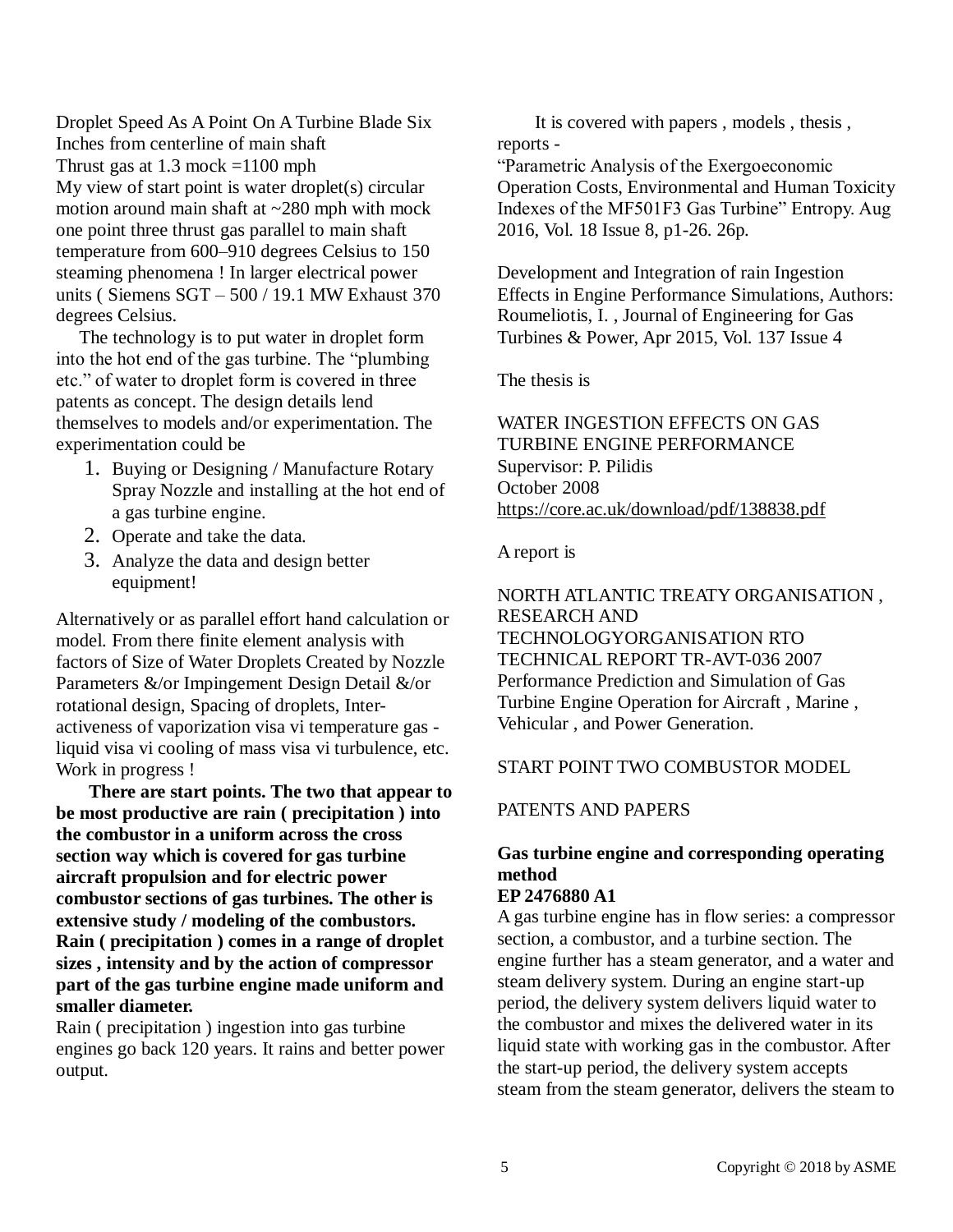the combustor and mixes the delivered steam in its gaseous state with the working gas in the combustor.

Papers

ANNEX D – Papers on Combustion Models

#### **OTHER FACTORS IN THE ANANLYSIS**

1. Rotational speed and flow of thrust gas Siemens SGT-500 Turbine speed 3,450 RPM Mitsubishi M501F Turbine speed 3,600 RPM US Military J47 36000 Produced 8000 rpm 747 Gas Turbine JT9D exhaust speed 811 mph

#### **TRADE OFF'S – OPTIMIZATIONS**

Water Pressure Into System High

- 1. Mist –Diesel Injector Analysis
- 2. Cost Higher Beyond practicality
- 3. Possibly used on aircraft after burner applications
- 4. Seal Concerns
- 5. Impinging patent possible fit

#### Low

- 1. Exploding water drops 1200 degrees Celsius at less than 5 mph mist maker ?
- 2. "Only" way with seals with rotation through shaft ( main shaft ) / pressure happening through main shaft approximately 30 psi cooling air for turbine blades and lubricating oil.

Efficiency – Weight – Uses - Combo

- 1. Impinging on pins lighter aircraft / less expensive
- 2. Through main shaft aircraft / power generation
- 3. After main shaft heavier aircraft / larger power generation
- 4. Combo's of the Above ?

Power Generation Grid context explore fits , factors and extrapolations

- $\triangleright$  Grid modification Currently 500 Meg units to "convenient" 5 Meg units ?
- $\triangleright$  Change plans with more local generation use. The steam engine use prior to grid analogy
- $\triangleright$  Trade off's Electrical Transmission loss against gas line installation – delivery cost
- $\triangleright$  Cheaper electricity
- Extrapolation one Meg power and up future.

Heard it is happening !

#### COMMENTS AND REPLIES -– ANNEX E

#### **CONCLUSIONS**

- A) Models using finite element analysis available for start point water droplet evenly distributed with different size etc.
- B) Using engineering and adequate and adopting model(s) the elements of the patents ( mechanical pieces ) an optimum space round center line of the main shaft with a thickness having an even water droplet density could be achieved.
- C) The potential of the invention ( three patents ) water swirled into gas turbine technology could be enhanced with analysis.

SUMMARY - A start of the analysis of water swirled into gas turbine technology is presented .

#### PRESENTER

Leonard M. Andersen Engineer len@lenandersen.com ( HP SecureMail voltage connected ) POB 1529 New York, New York 10116 ( +\$1299 per year Caller Box ) 914-536-7101 Cell Phone / 914-237-7689 Home / 800-428-4801 [www.gasturbineandersen.com](http://www.gasturbineandersen.com/) [www.lenandersen.com](http://hostingemail.xo.com/hwebmail/services/go.php?url=www.lenandersen.com)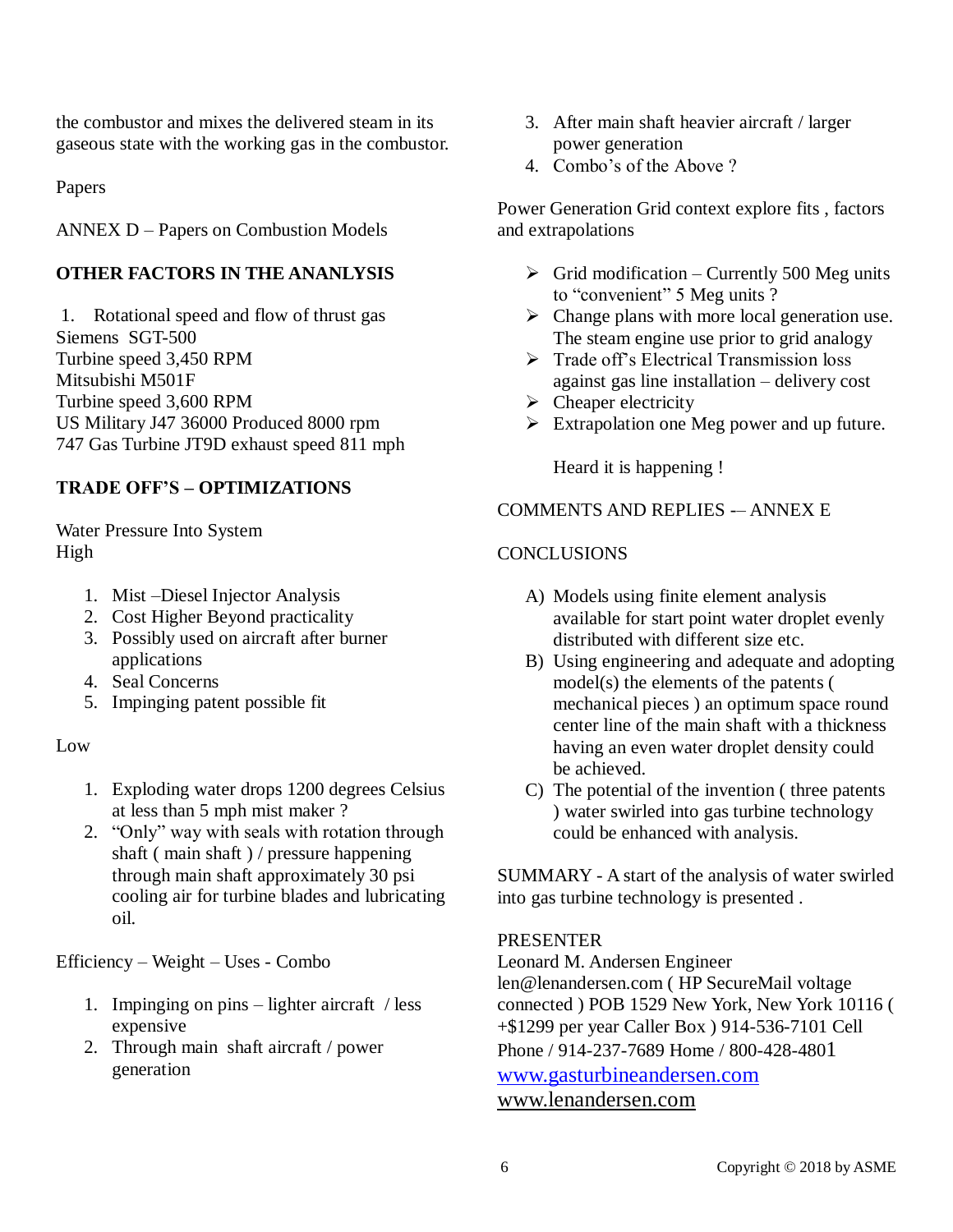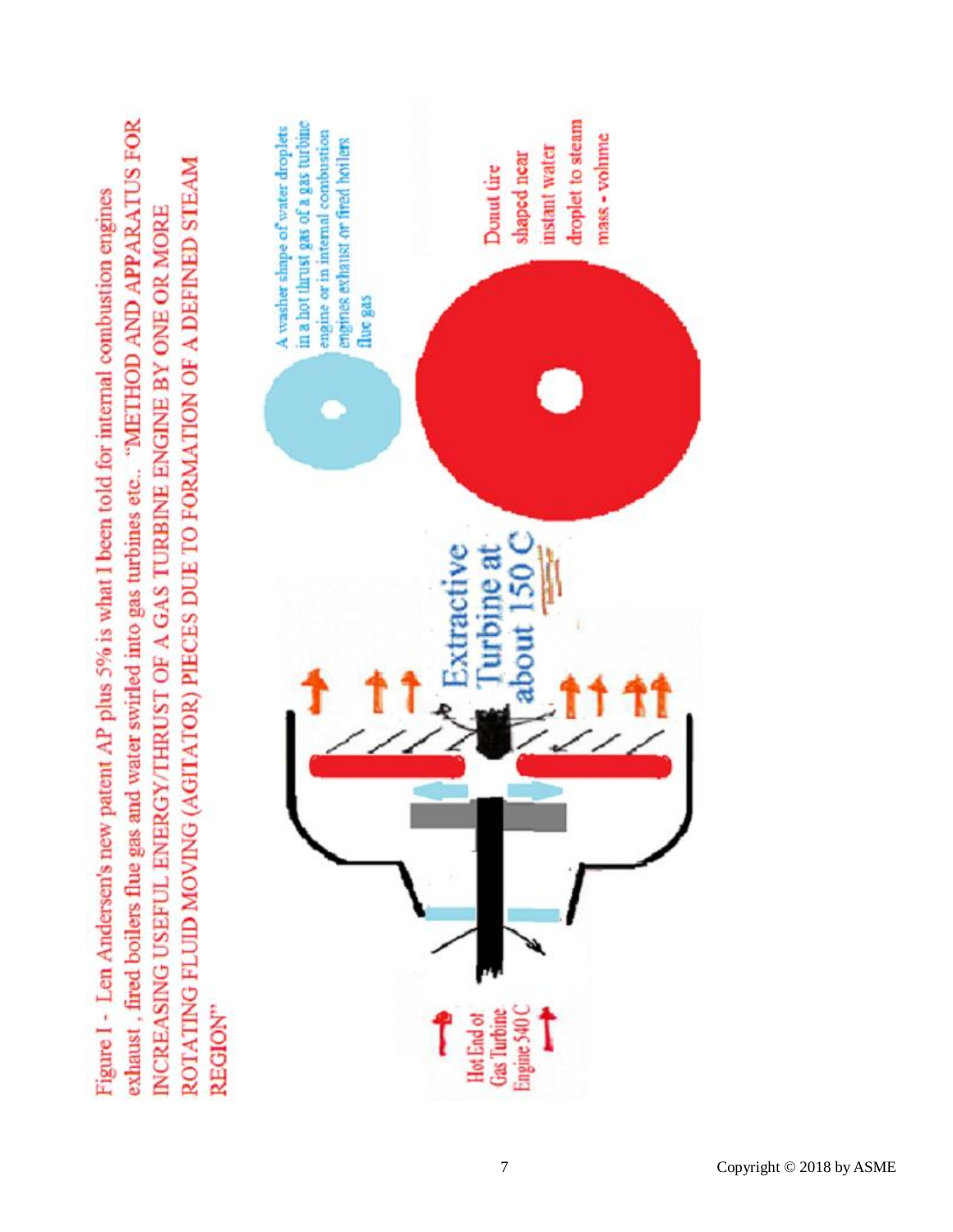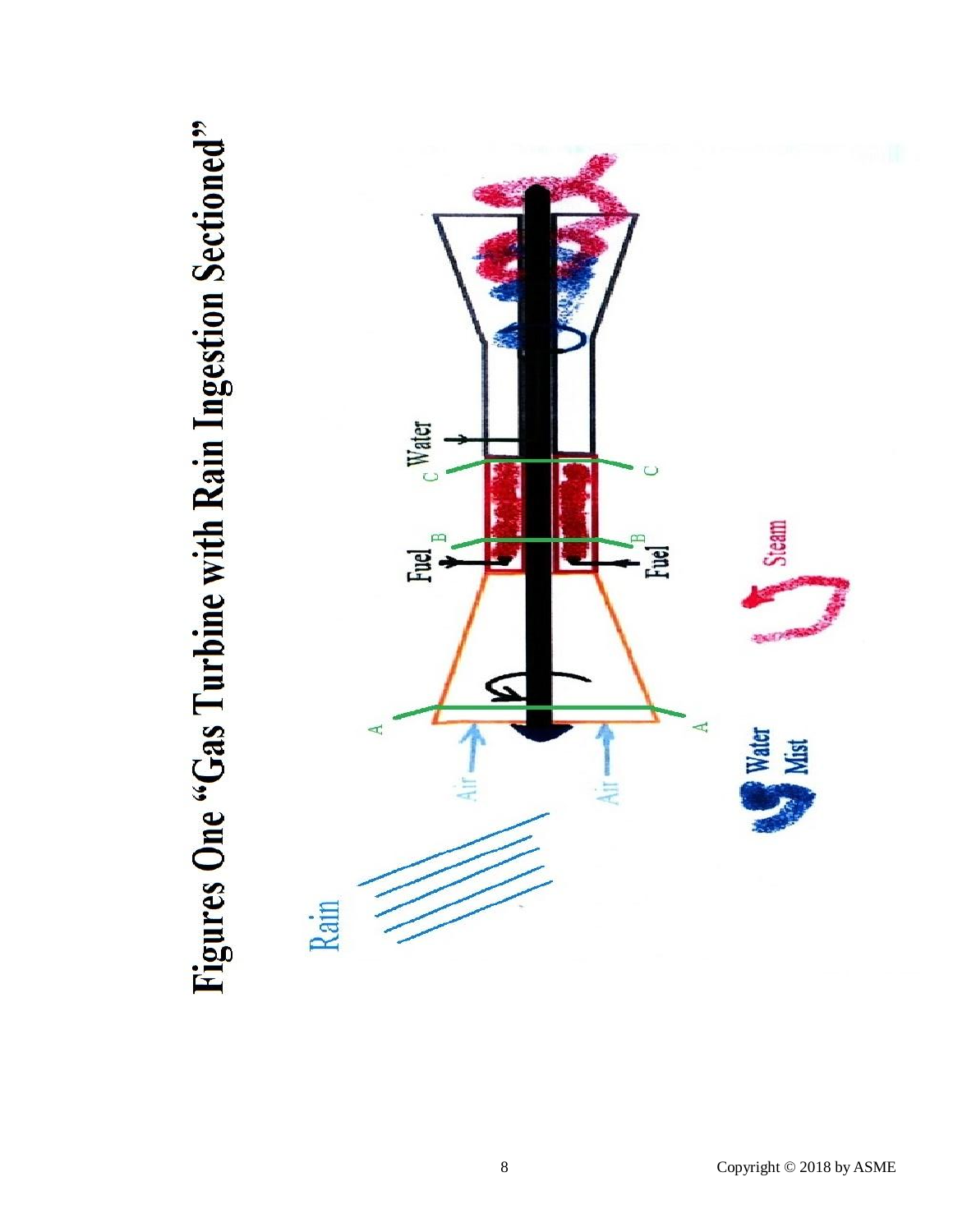**Figure Two – Three Sections of Gas Turbine with Rain ( precipitation ) Drops to Stream Thrust Enhancement Len Andersen www.gasturnbineandersen.com Power Energy Presentation June 29, 2017 Updated February 14, 2018**

Section  $A - A$ Top 25 % rain drop free Middle half - 10 % rain drops Lower 25 % - 25 % rain drops

Section B - B Combustor "flame" with water droplet mixing in and 10 % rain drops uniformly distributed across the section

Section C - C rain drops mostly steam increasing the volume of thrust gas / thrust energy out of combustor

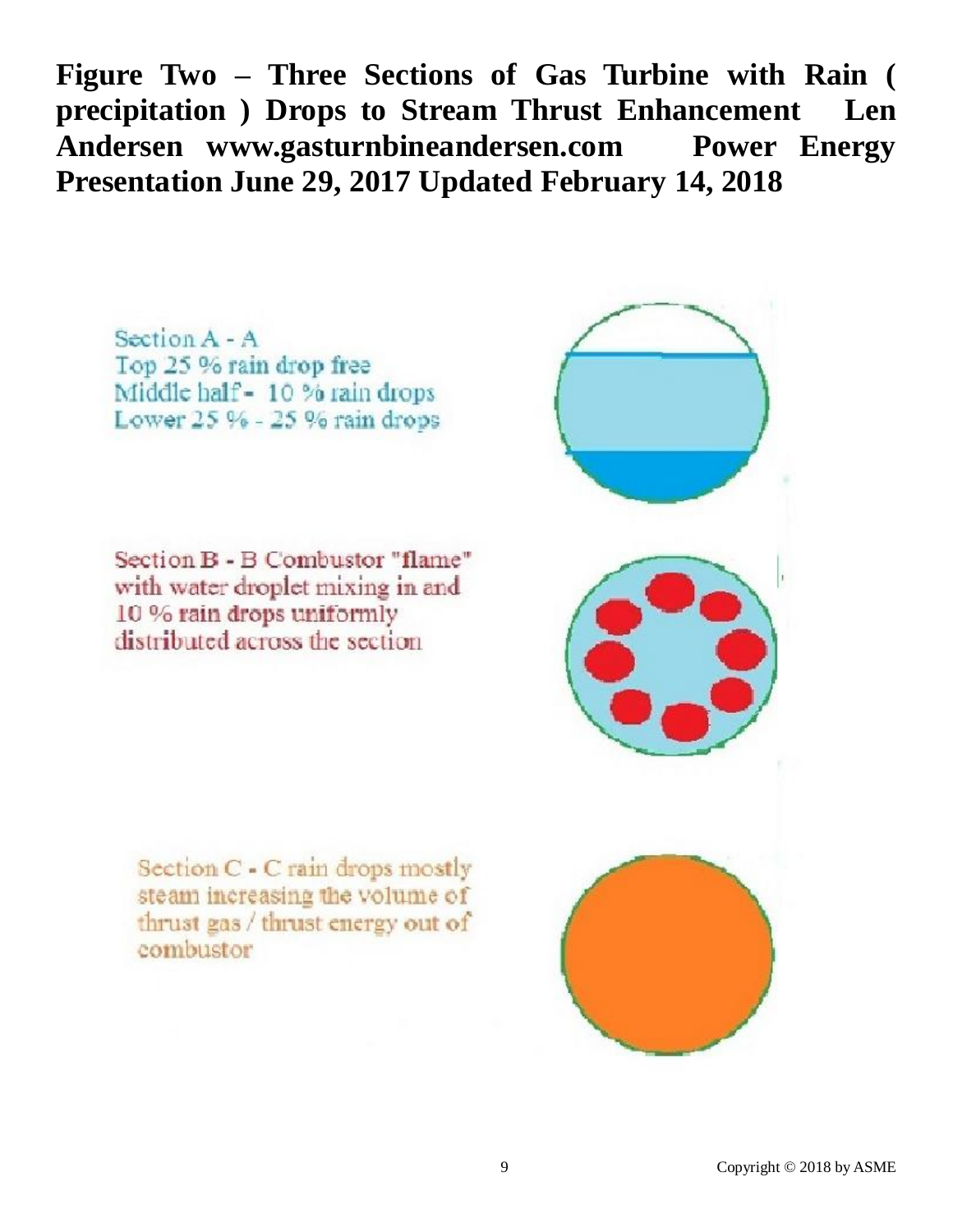**Steam Formation from Combustion Section to After Turbine Section"** Indicating the Shifted of Rapid Near Instantaneous Water Droplet to Figure Three "The Water Swirled Into Gas Turbine Engine Shown





Cross Section rain drops mostly

thrust gas / thrust energy out of steam increasing the volume of

combustor

turbine section water droplets mostly Steam Created by Cross Section At End of Patented Apparatus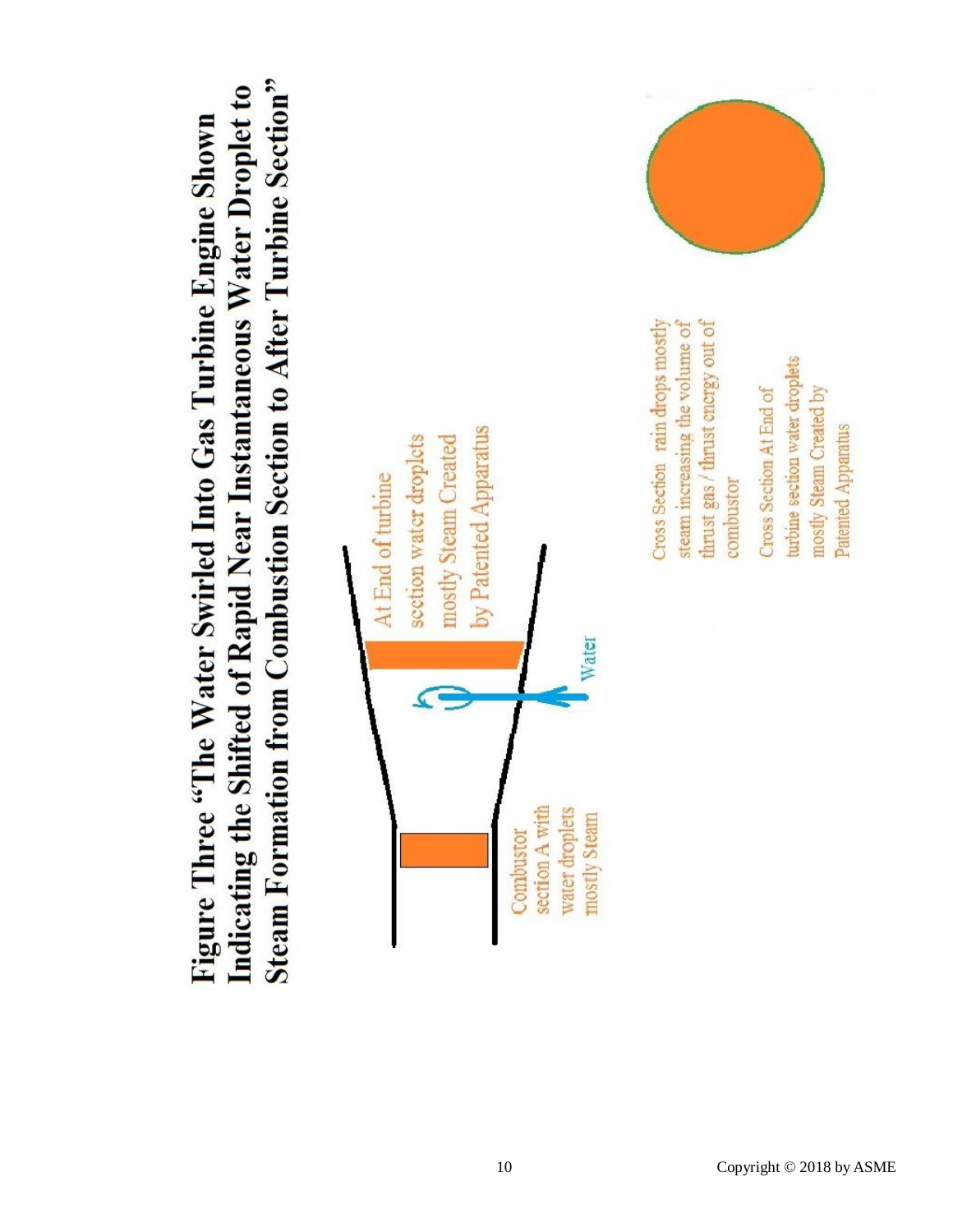Figure Four - Combines Gas Turbine Issued Patents Sketch of a Steam Expansion Chamber www.gasturbineandersen.com

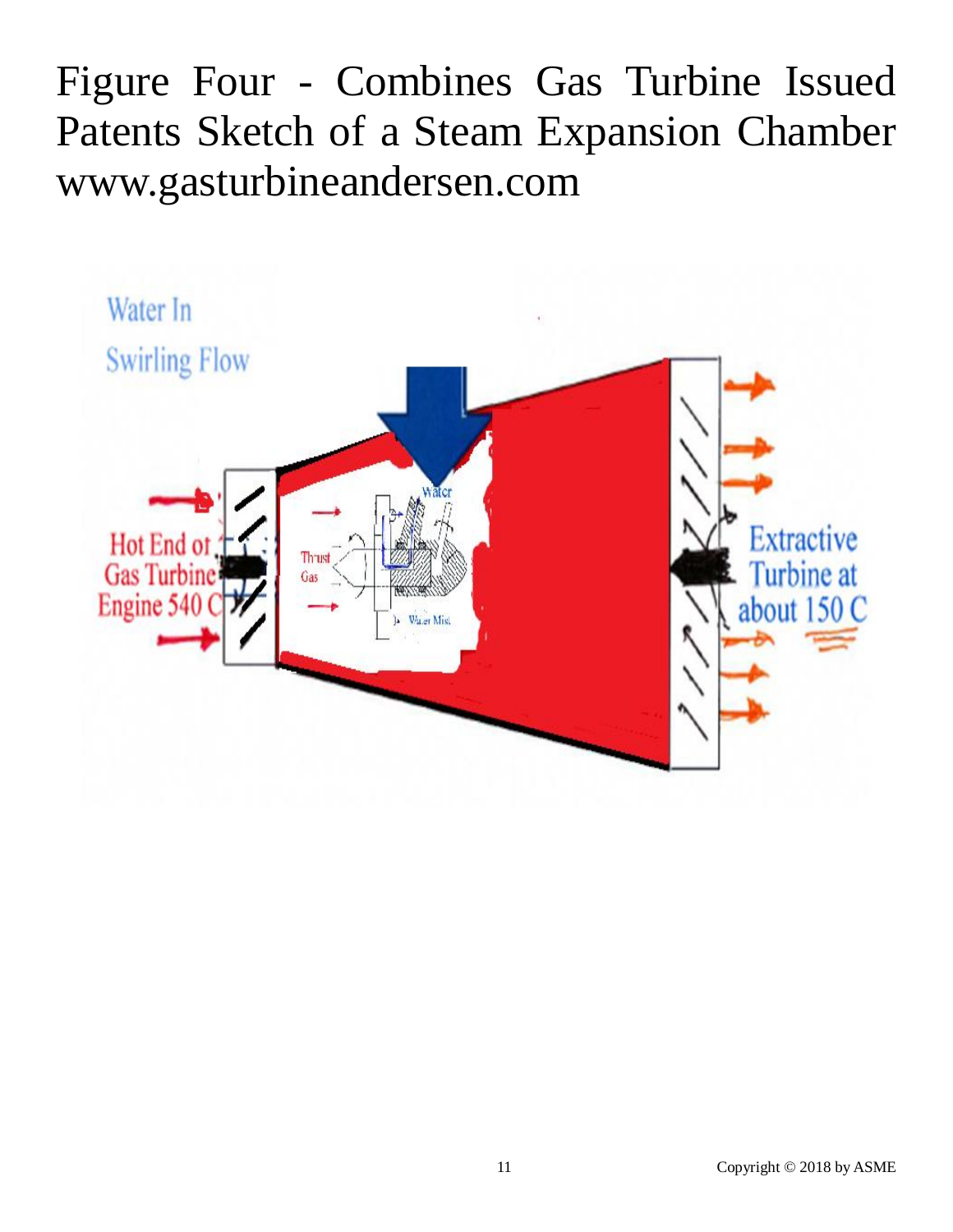# Plus 5% energy from fuel as an augmentation for Internal combustion engines / furnaces / gas turbines NCREASING USEFUL ENERGY/THRUST OF A GAS TURBINE ENGINE BY ONE OR MORE ROTATING FLUID MOVING (AGITATOR) PIECES DUE TO FORMATION OF A DEFINED gas above 200 C technology! Patent Ap 20170306843 - METHOD AND APPARATUS FOR STEAM REGION – Len Andersen / "Water Swirled into Gas Turbine Tech! mixed with water droplets with little steaming, moved Electrical generator connected to the extractive turbine to optimal shape and position steaming to rotate the that is turned by engine exhaust / furnace stack gas extractive turbine. Plus 5% benefit from fuel in !

Instantaneous water droplet to steam mass / volume / space Donut - Tire Shaped Near internal combustion engine or fired boiler or gas turbine or droplets in a hot gas of an A washer shape of water other source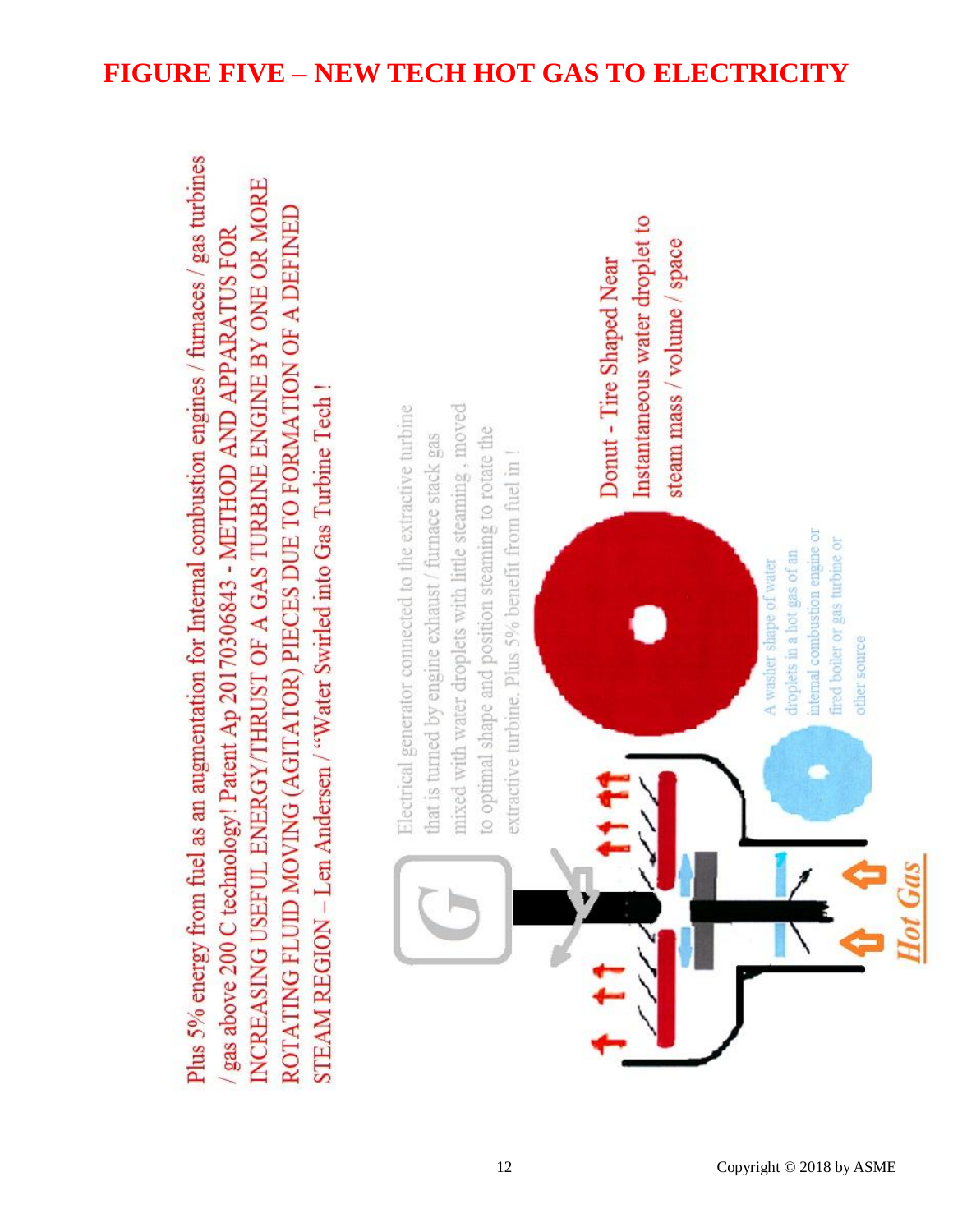## **ANNEX A**

The basis of the analysis is one unit of fuel per one unit of water on weight. \* 19,000 BTU's per pound of fuel ( Jet A ) \* It takes 0.24 BTU's to heat one pound air one degree Fahrenheit \* 970 BTU's per pound of water to create steam \* Steam from one pound of water creates 27 cubic feet of one atmosphere steam \* Air Fuel Ratio ( AFR ) is 150 to 1 \* Thrust gas enters system at 1200 degrees Fahrenheit \* Thrust gas volume per unit volume is directly proportional to gas volume which equals cooling effect of vaporization shrinkage and made larger by steam increase volume It follows water thrust gas ratio 150 to one therefore 970 BTU – Pound / 150 Pound = 6.4 BTU / Pound And 0.24 BTU per degree temperature change therefore 27 degree F temperature drop , volume decrease of 1-2 percent.

Steam volume as partial of thrust per pound fuel equals  $19000 / 970 = 18.5$  pounds steam 18.5 pound x 28.8 cubic foot / pound = 500 cubic feet Total thrust gas volume = 150 pounds / 0.075 pound-cubic foot 2000.

Net Thrust Gas Volume Increase about  $= 25-2 = 23$  % Answer yes as preliminary analysis

## **ANNEX B**

Resume of Presenter for Leonard M. Andersen – Gas Turbine Engineer

len@lenandersen.com ( HP SecureMail voltage connected ) water-gasturbine@lenandersen.com 914-536-7101 Cell Phone / 914-237-7689 Home / 800-428-4801 POB 1529 New York , New York 10116 ( +\$1299 per year Caller Box / Most Secure Service At Large Post Office USA ) / 46 Alexander Av , Yonkers NY [www.gasturbineandersen.com](http://www.gasturbineandersen.com/)

## [www.lenandersen.com](http://hostingemail.xo.com/hwebmail/services/go.php?url=www.lenandersen.com)

## Professional Experience

Eight years focus on Water Swirled into In Gas Turbine Technology work including attending IGTI ASME events , making technical presentations in Texas / Kingdom of Saudi Arabia / Qatar / Russia. The work has resulted in two patents issued and one patent pending . I attended day long work shops **"**Design, Operation and Maintenance Considerations for Cogeneration and Combined Cycle Systems" at the Turbo Expo / Power Energy event 2017 , at the Turbo Expo Montreal in June 2015 took a short course "Gas Turbine Aerothermodynamics and Performance Calculations" and at Gas Turbine Users Symposium (GTUS) with Texas A&M's Turbo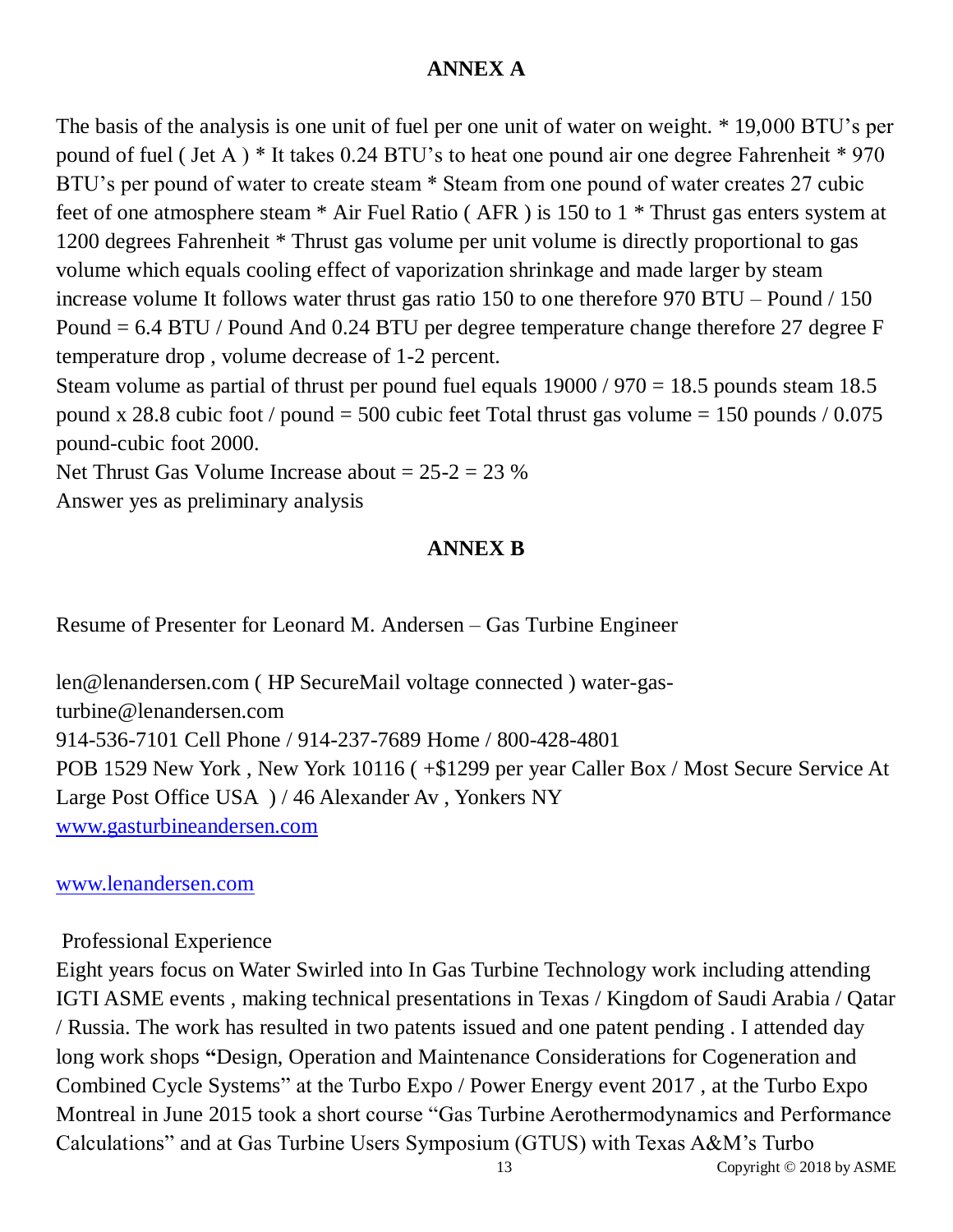machinery Symposium, 2010 Houston attended short course "Combined Cycle and Cogeneration Power Plants"!

Welding Inspection Engineering New York , Connecticut , Ohio August 2014 to Present

Journalist World Petroleum Congress Istanbul ( [www.22wpc.com](http://www.22wpc.com/) ) July 2017

Welding Inspector CWI / Construction Project Manager / Engineer Employed October 2000 to May 2014 New York City Department of Transportation - Division of Bridges. Spoke Chinese every day at work.

Worked in Spanish language in Mexico, Spain etc., and Arabic in the Kingdom of Saudi Arabia for near a year, Norwegian in Norway etc for about six months and worked in the Russian language. In journalism I covered the World Petroleum Congress [www.world](http://hostingemail.xo.com/hwebmail/services/go.php?url=www.world-petroleum.org)[petroleum.org](http://hostingemail.xo.com/hwebmail/services/go.php?url=www.world-petroleum.org) events 2002 Rio de Janeiro Brazil , 2005 Johannesburg South Africa , 2008 Madrid Spain , 2011 Doha Qatar and Moscow Russia 2014 as an accredited journalist. Fellow journalist mentioned at the last one, "You know everyone". Inventing one patent issued in Lubricating / Motor Oil , two and pending in Gas Turbine Technology which I wrote. Pursuant to such I attended STLE ( [www.stle.org](http://hostingemail.xo.com/hwebmail/services/go.php?url=www.stle.org) ) events and International Gas Turbine Institute (IGTI) ASME events.

Education –

- Registered Representative [www.sec.gov](http://hostingemail.xo.com/hwebmail/services/go.php?url=www.sec.gov) ( Stock Broker ) Securities Training Corporation New York , New York
- BSChE Chemical Engineering Degree, University of Arizona, Tucson, Arizona

Published Works – Welding Journal - one and Society of Petroleum Engineers 30994 & Patents

 **"METHOD AND APPARATUS FOR INCREASING USEFUL ENERGY/THRUST OF A GAS TURBINE ENGINE BY ONE OR MORE ROTATING FLUID MOVING (AGITATOR) PIECES DUE TO FORMATION OF A DEFINED STEAM REGION" Filed: February 27, 2017 published October 26, 2017**

 Gas Turbine Thrust Fuel Efficiency Enhancement System Water (Volatile) Introduction Arrangement Method and Means 9,376,933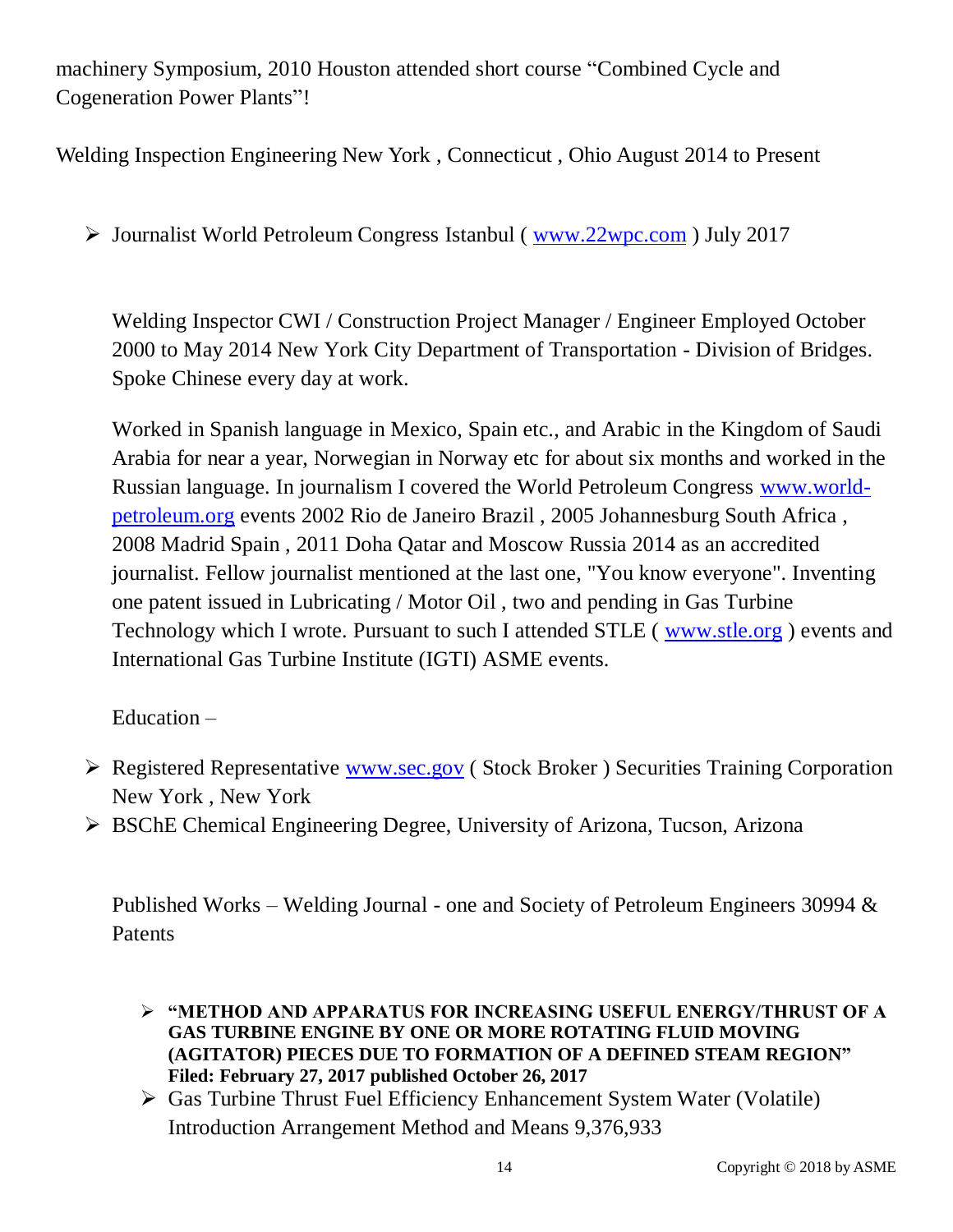- METHOD AND APPARATUS FOR INCREASING THRUST OR OTHER USEFUL ENERGY OUTPUT OF A DEVICE WITH A ROTATING ELEMENT 8,671,696
- Lubricating/sealing oil-based composition and method of manufacture thereof 6,358,891

Additionally Five patents in welding , two in petroleum extraction

Active Memberships in Engineering and Technical Societies

International Gas Turbine Institute ( IGTI ) events – Presentation at Power Energy 2017 and attending week long events 2010 / 2015 / 2017 ! The Metropolitan Section of the American Society of Mechanical Engineers (ASME) in New York City attends meetings as a member metsection@asme.org / [www.asmemetsection.org](http://hostingemail.xo.com/hwebmail/services/go.php?url=www.asmemetsection.org)

Society of Tribologists and Lubrication Engineers [www.stle.org](http://hostingemail.xo.com/hwebmail/services/go.php?url=www.stle.org) & SPE & AIChE & ASCE & AWS

# ANNEX C

Size of Droplets Etc.

Droplet impact cavity film thickness measurements versus time after drop impact and cavity radius for thin static residual liquid layer thicknesses.

By: Kuhlman, John M.; Hillen, Nicholas L. Experimental Thermal & Fluid Science. Oct 2016, Subjects: Liquid films; Thickness measurement; Reynolds number; Heat flux; Drops

Optimization study on pin tip diameter of an impact-pin nozzle at high pressure ratio. By: Kumar, C.; Lee, Kwon; Park, Tae; Cha, Bong; Kim, Heuy. Journal of Mechanical Science & Technology. Sep 2016, Subjects: Gas turbines; MATHEMATICAL models; High pressure (Technology); Compressors; Jet impingement; Pump and compressor manufacturing; Industrial Machinery and Equipment Merchant Wholesalers; Air and Gas Compressor Manufacturing; Turbine and Turbine Generator Set Units Manufacturing; All Other Plastics Product Manufacturing; All other plastic product manufacturing; Nozzles

Numerical and experimental investigation on droplet dynamics and dispersion of a jet engine injector.

By: Keller, J.; Gebretsadik, M.; Habisreuther, P.; Turrini, F.; Zarzalis, N.; Trimis, D.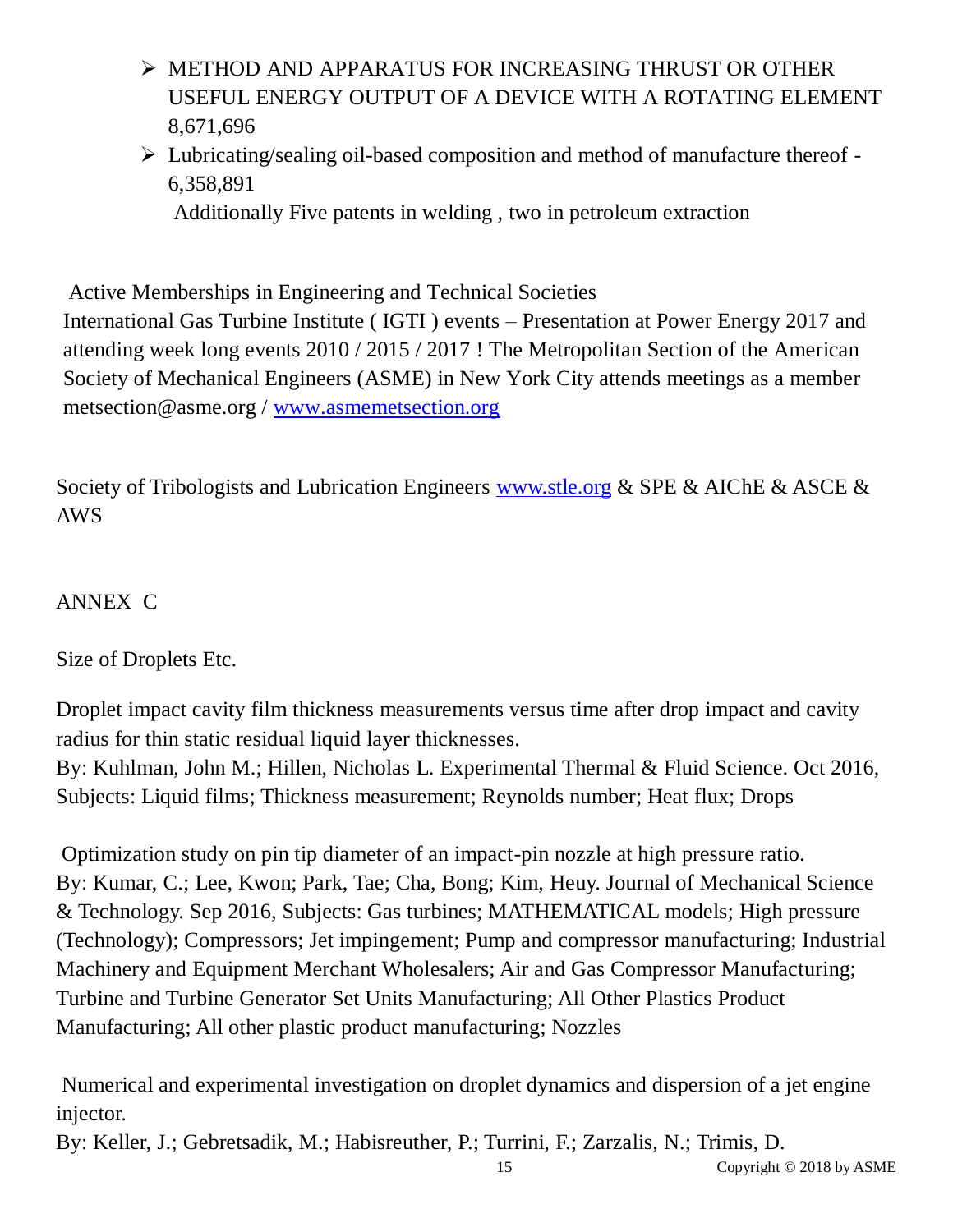International Journal of Multiphase Flow. Oct 2015, Subjects: Numerical analysis; Hypodermic jet injectors; Combustion chambers; Hydraulic turbines; Liquid fuels; Solid Waste Combustors and Incinerators; Waste treatment and disposal; Conventional oil and gas extraction; Turbine and Turbine Generator Set Units Manufacturing

Three-Dimensional Mass Fraction Distribution of a Spray Measured by X-Ray Computed Tomography.

By: Coletti, Filippo; Benson, Michael J.; Sagues, Alexander L.; Miller, Benjamin H.; Fahrig, Rebecca; Eaton, John K. Journal of Engineering for Gas Turbines & Power. May2014 Subjects: RESEARCH; X-ray computed microtomography; Other Basic Inorganic Chemical Manufacturing; All other basic inorganic chemical manufacturing; Atomization; Spray combustion; Pressure; Iodine

"Numerical Analysis on Spray Cooling of Gas Turbine Exhaust Gas" By: HAN, D. International Journal of Transport Phenomena. 2014, Subjects: Spray cooling; Gas turbines -- Exhaust gas; Mass transfer; Turbulence -- Mathematical models; Numerical analysis; Particle size distribution

# ANNEX D

Papers on Combustion Models Influence of Main Swirler Vane Angle on the Ignition Performance of TeLESS-II Combustor Bo Wang, Chi Zhang, Yuzhen Lin, Xin Hui and Jibao Li Bo Wang Eng. Gas Turbines Power 139(1), 011501 (Aug 16, 2016)

Unsteady Computational Fluid Dynamics Investigation of Effusion Cooling Process in a Lean Burn Aero-Engine Combustor L. Mazzei, A. Picchi, A. Andreini, B. Facchini and I. Vitale Eng. Gas Turbines Power 139(1), 011502 (Aug 16, 2016) Detached-Eddy Simulations (DES) of a complex swirl stabilized gas turbine model combustor. By: Ali, Ahlem Ben Sik; Kriaa, Wassim; Mhiri, Hatem; Bournot, Philippe. International Journal of Energy & Environment. 2016, Subjects: GAS turbines; COMBUSTION chambers; SWIRLING flow; SHEARING force; TURBULENCE; Conventional oil and gas extraction; Waste treatment and disposal; Solid Waste Combustors and Incinerators; Turbine and Turbine Generator Set Units Manufacturing

Numerical Analysis of Turbulent Combustion in a Model Swirl Gas Turbine Combustor. By: Benim, Ali Cemal; Iqbal, Sohail; Joos, Franz; Wiedermann, Alexander "Journal of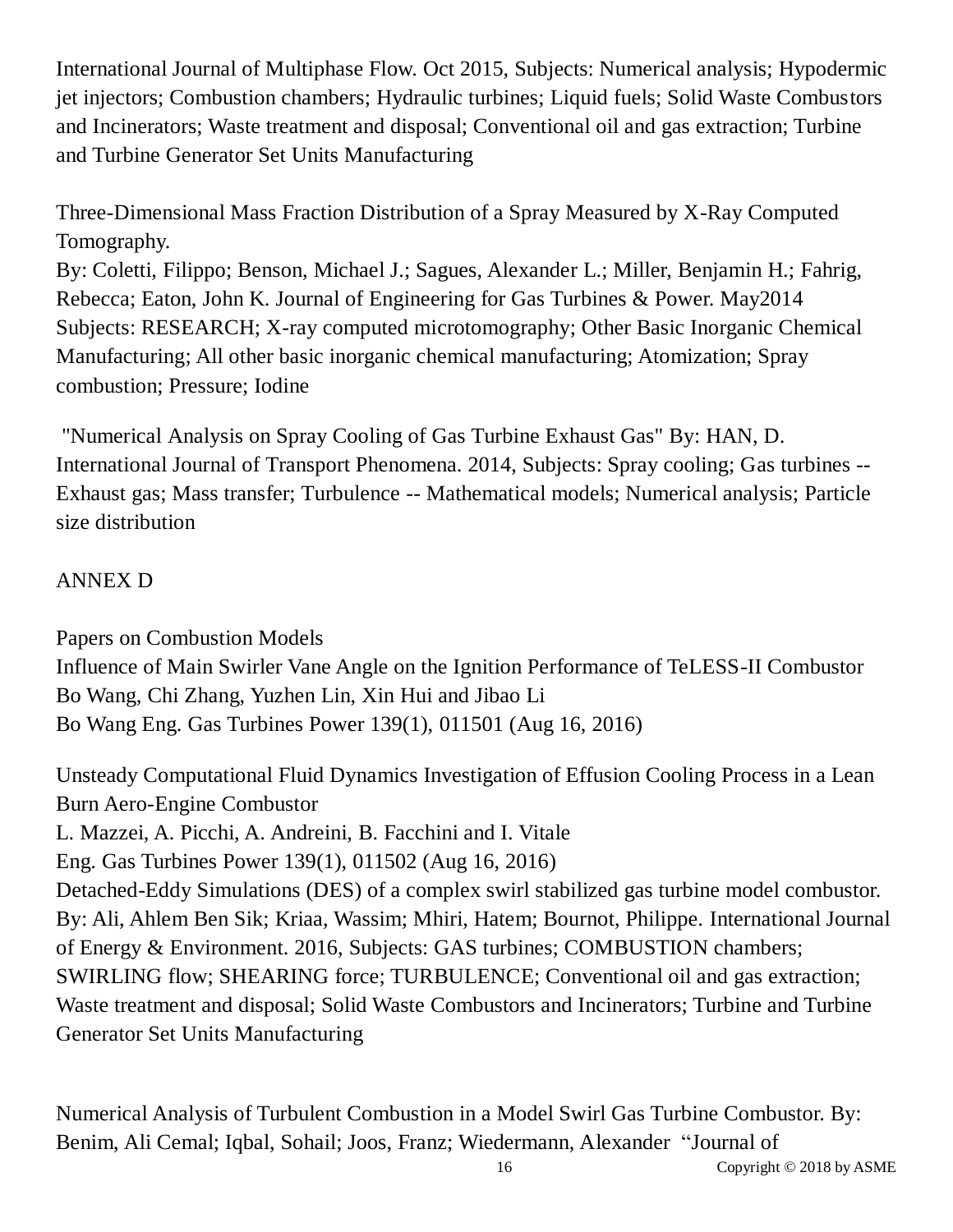Combustion" 9/15/2016, Subjects: COMBUSTION gases -- Analysis; GAS turbines -- Combustion chambers; NUMERICAL analysis; NATURAL gas -- Measurement; REYNOLDS stress; FLUE gases -- Measurement; SYNTHESIS gas; Natural Gas Distribution

## ANNEX E

Comments and Replies –

What are you talking about ?

- 1. Excitement on a new on a new combine cycle system with fewer parts and less heat loss surface more efficiency. The system is water swirled into gas turbine section or behind it to get more electricity from fuel.
- 2. Start a discussion is the immediate goal.
- 3. Outcome so far is a lot of "looks good etc." words heard !

Where does an engineer go with this ?

- 1. Act on the quick numbers indicate a low end of 10 % less fuel per unit electricity
- A. And "Today" precipitation happens more electricity come out of gas turbine units. Big rain drops; hail erodes the internals of gas turbine. Water into gas turbines goes to work done by the Air Force in 1944 to develop war emergency "afterburner" like system.
- B. And the use of water into gas turbines for electrical generation before the turbine section is being done and is not included in the presentation. Such could be used with the technology presented.

Impact and future ?

- 1. Cut electricity cost in some grids by half is a guess.
- 2. Follow-up development for twenty years is my view.

Great benefit ?

Heard it is so with few details a hundred times.

Where you coming from / is this real ?